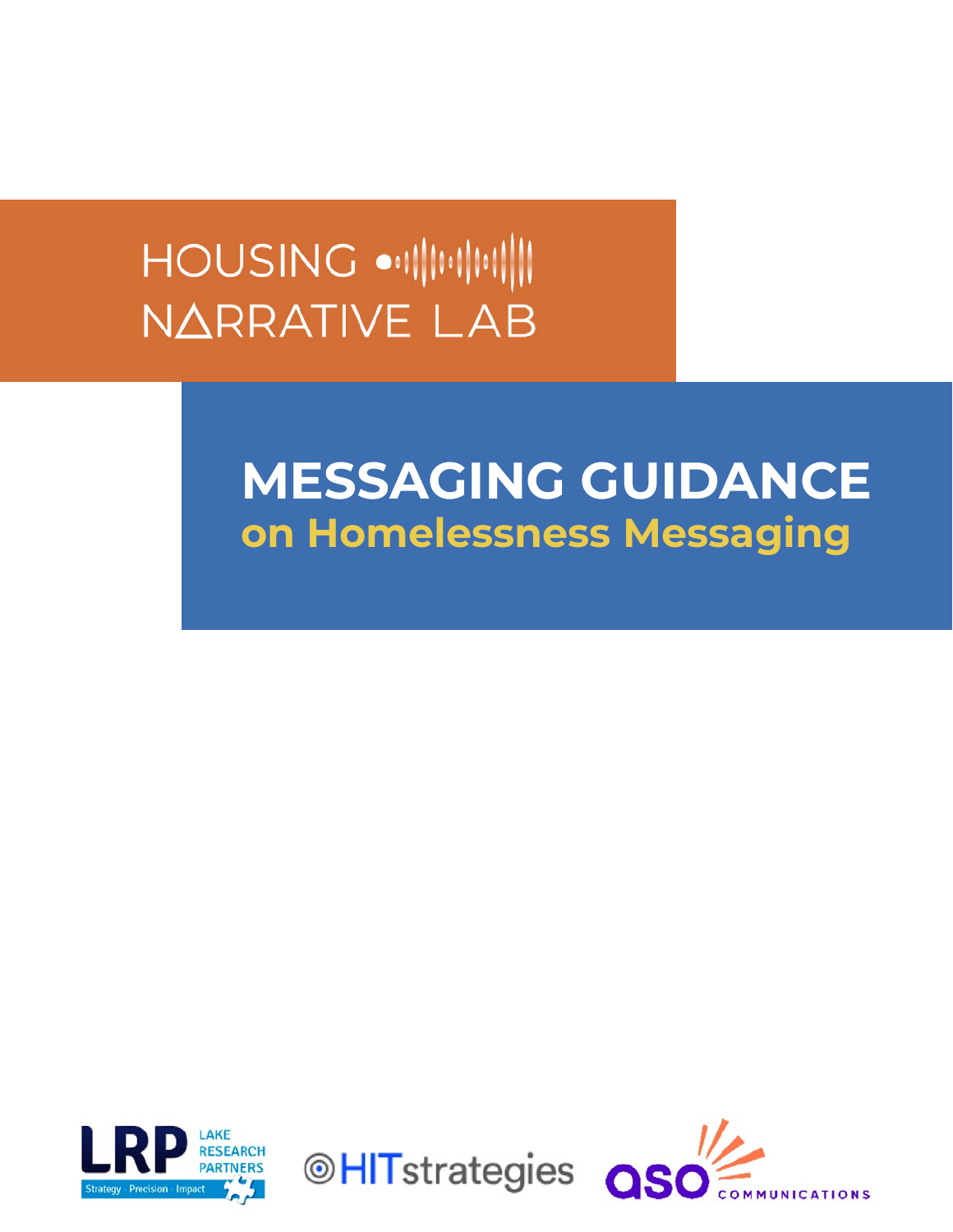## **Messaging Guidance on Homelessness Messaging**

**People want elected officials to address housing and ensure everyone can afford a place to live.** Our core challenge in mobilizing support for a progressive homelessness and housing policy agenda is focusing and sustaining attention on the issue.

Messaging needs to clearly articulate a positive vision of the future we can achieve and contrast bad policies that benefit politicians and corporate developers with those that benefit everyone, regardless of our income bracket, zip code, or the color of our skin. Our base constituencies and persuadable audiences are drawn to solutions-focused and action-oriented messaging that makes our desired vision for the future both tangible and irresistible.

**Our top messages lean into the Race Class Narrative (RCN) by explicitly naming the diverse communities "we" come from.** The RCN principle of naming our shared values across race and class and how certain actors deploy deliberate division for their own gain applies to homeless messaging in both value statements and narratives. Our top performing messages all emphasize inclusion, e.g. "Whether we're Black or white, Latino or Asian, Native or newcomer, most of us want the best for our families" and "No matter what we look like or what's in our wallets..."

**Our top value statements invoke a shared desire for everyone to get and keep a roof over their heads, link housing to the ability to get and hold onto a job, and talk about the precarious financial situations that make stable housing difficult for some. They frame homelessness as an issue we ALL need to solve.**

- *No matter our race, gender, or income we all want to get and keep a roof over our heads*
- *We need to solve the homelessness issue in our communities because shelter is a human need*
- *Without a job, you are likely to struggle to get and keep a roof over your head*
- *Every person deserves a safe, quality, and affordable place to live no matter what we look like or where we come from*
- *Without an address or a roof over your head, you are likely to struggle to get and keep a job*
- *We all struggle with something, no matter our gender, race, or income -- and for some of us, that includes being able to afford a quality place to live*
- *For some of us, getting laid off or having huge unforeseen expenses means a rough patch, but for others it means homelessness*

**Support for our policies is high, even with exposure to right-wing framing around personal responsibility, but cynicism and differing priorities threaten our success.** We need to reinforce that we can, and have, successfully implemented solutions in housing and homelessness when working together. Going beyond stating "proven solutions" alone and explaining what those solutions are help bolster our messages.

#### **Methodology**

*Phase One:* Lake Research Partners, ASO Communications, and HIT Strategies designed and conducted 4 online focus groups among select audiences around homelessness, housing, and racial and economic inequality in October 2020. *Phase Two:* Lake Research Partners, ASO Communications, and HIT Strategies designed and administered an online dial survey conducted January 5 – January 10, 2021. The survey reached a total of 1,401 adults nationwide along with oversamples of 100 African American adults, 100 Latinx adults, 100 Small Business Owners, and 100 Gen Z (age 18-23) adults. Survey respondents were drawn from an online panel of listed adults. Small Business Owners were screened to be owners of a for-profit small business with under 100 employees in the U.S. Small business owners who are the sole employee of their business were capped at 25% of the sample. The margin of error for the base sample is +/- 2.6%.





**Message Guidance – 1**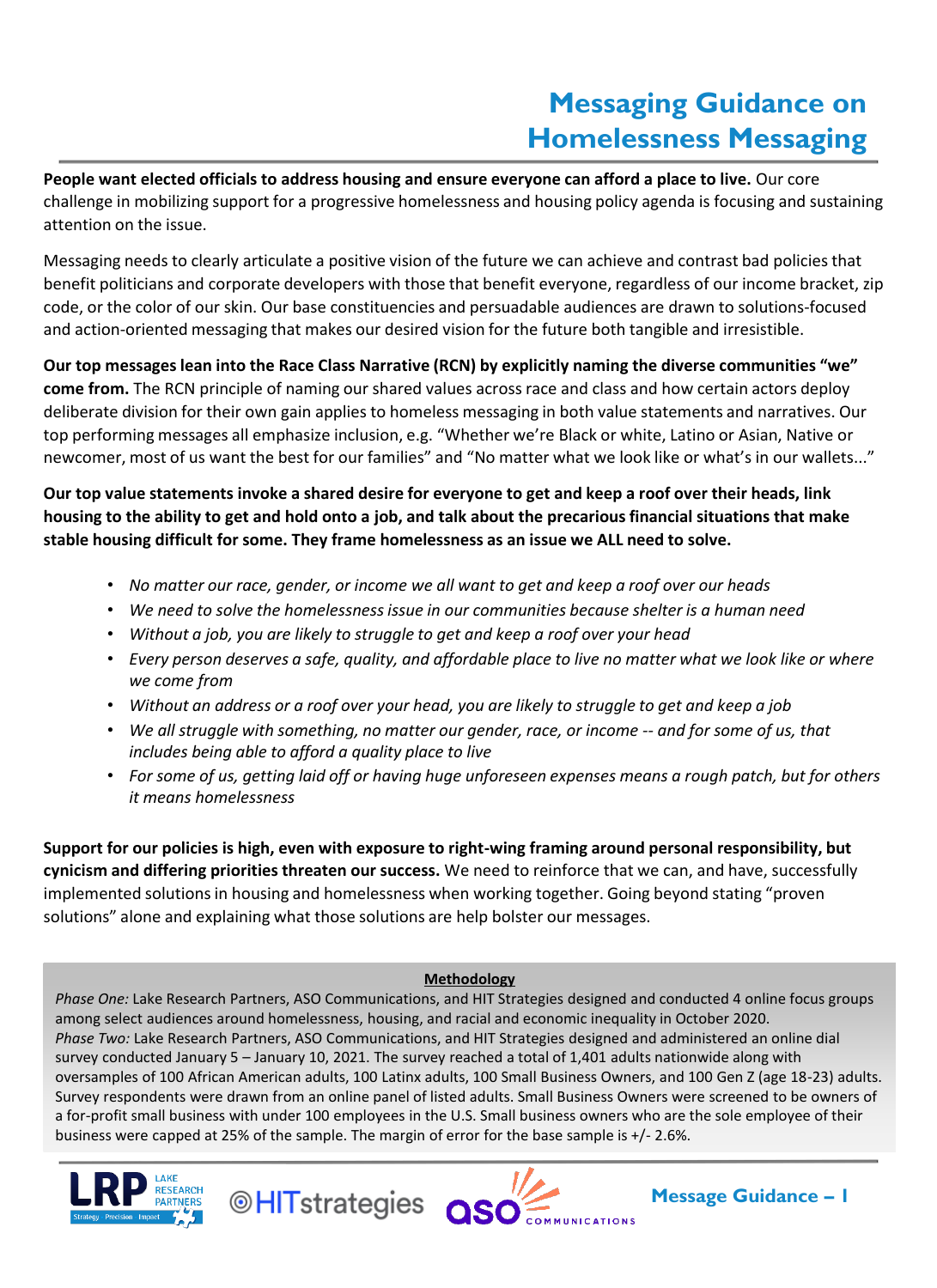### **Core Messaging Recommendations**

#### **Establish the Shared Value**

• Establish a shared value across race and class before naming the problem. Shared values include:

✓ "*no matter what we look like or where we come from, most of us want to provide for our families and know that hardship won't mean homelessness*"

#### **Highlight Divisive Tactics Used by Bad Actors**

- Highlight the divide-and-conquer tactics bad actors employ and connect them to the barriers they create (which is important for motivating our base). Use caution in the current environment to avoid coming off as too divisive ourselves.
	- ✓ "*some of the wealthy and powerful few* … *are trying to divide us based on our race or our neighborhood*" or "…*point the finger at people struggling to make ends meet or divide us by race and by place*"
	- ✓ *"certain politicians hold down our wages while corporate landlords jack up our rents"*

#### **Name Race in Creating Unity**

- Talk about race when articulating an agenda to make housing within reach for people and families.
	- ✓ *"Whether we're Black or white, Latino or Asian, Native or newcomer"*
	- ✓ *"Whatever our color, background or zip code"*
- Create a unity of purpose by describing people working together.
	- ✓ "*we must come together to rewrite the rules, regulate rents, and build options people can actually afford*"
	- ✓ "*we can make the better world we imagine our reality by joining together*"

#### **Provide a Compelling Call to Action**

- Instead of dwelling on problems, provide a positive call to action grounded in unity and the change "we the people" can deliver. Be clear in what and how the proven solutions can bring about change.
	- ✓ "*together, we can demand proven solutions*"
	- ✓ "*we all have a place to live our lives and raise our families, no exceptions*"
	- ✓ "*joining together to make the wealthiest few pay their fair share so all of us can have what we need*"

| Base (24% of adults)                         | Persuadables (66% of adults)                        | <b>Opposition (10% of adults)</b>             |  |
|----------------------------------------------|-----------------------------------------------------|-----------------------------------------------|--|
| Think people of color face greater           | Have views that at times reflect base               | Think wealthy Americans worked<br>$\bullet$   |  |
| barriers to economic success than            | adults, for example, wanting                        | harder than others.                           |  |
| white people, wealthy Americans              | government to strengthen the social                 | Oppose government role in policy<br>$\bullet$ |  |
| were given more opportunities                | safety net and create opportunities.                | agenda and prioritize stopping                |  |
| than others, and prefer                      | At other times they reflect opposition<br>$\bullet$ | the spread of COVID, creating                 |  |
| government strengthen the social             | adults, for example, thinking housing is            | good paying jobs, and lowering                |  |
| safety net and create                        | a private responsibility, people                    | taxes over housing priorities.                |  |
| opportunities for advancement.               | experience homelessness because of                  |                                               |  |
| Strongly support policy agenda.<br>$\bullet$ | lack of personal discipline, and there is           |                                               |  |
|                                              | little we can do to solve homelessness.             |                                               |  |
|                                              | Small business owners are most likely<br>$\bullet$  |                                               |  |
|                                              | to be persuadable.                                  | They are more likely to be male,              |  |
| They are more likely to be women,            | They are more likely to reflect the                 | Boomers, white, college-educated,             |  |
| Latinx, and Democratic.                      | demographics of the national population             | and identify as a Republican.                 |  |
|                                              | but are more likely to be Millennials.              |                                               |  |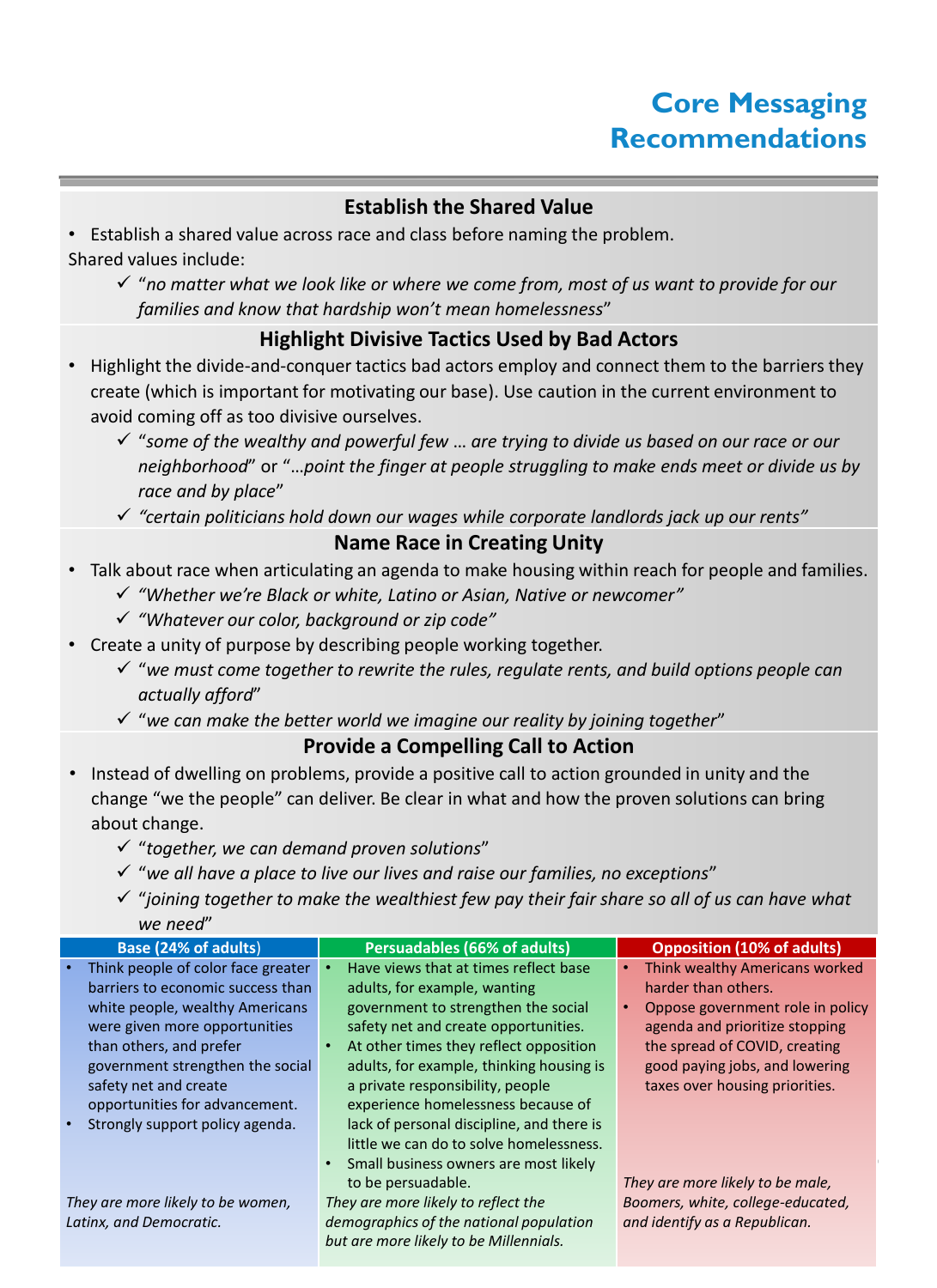## **Top Message**

*Messages were tested for moment-to-moment responses in the online survey. Below is the best message tested.* The lines on the graphs are the moment-to-moment reactions to an audio recording of each message by our *base, opposition, and persuadables. People dialed positively (above 50) when they had a favorable reaction to the words, and negatively (below 50) when they had an unfavorable reaction. The number in parentheses represents the mean dial rating for that message.*



#### **"Housing First"**

Housing First is anchored on the shared value of wanting the best for our families.

Linking "having a roof over your head, an address, or a place to shower" to "landing or keeping a job" is powerful.

The ending could potentially be made stronger by uniting "rewrite the rules" with joining together and adding other specific actions.

| <b>Text of Message</b>                                                                                                                                                                            | <b>Messaging Notes</b>                                                                                                                                                                                                                                                                                                            |
|---------------------------------------------------------------------------------------------------------------------------------------------------------------------------------------------------|-----------------------------------------------------------------------------------------------------------------------------------------------------------------------------------------------------------------------------------------------------------------------------------------------------------------------------------|
| [1] Whether we're Black or white, Latino or<br>Asian, Native or newcomer, most of us want<br>the best for our families.                                                                           | • Leads with inclusive, values-based language that<br>anchors the message in strong shared values<br>across race.                                                                                                                                                                                                                 |
| [2] But not having a roof over your head, an<br>address, or a place to shower -- or having to<br>sacrifice putting food on the table in order to<br>pay rent -- can make landing or keeping a job | • Speaks to the sacrifices people make in order to<br>provide for their families.<br>Demonstrates the catch-22 of needing a job to get<br>$\bullet$<br>housing and needing housing to get a job                                                                                                                                   |
| an impossibility.<br>[3] Providing housing to people who have<br>been pushed into homelessness is a proven<br>approach that ensures people can rebuild<br>their lives.                            | • While the opposition is alienated by this language,<br>our base constituencies are convinced at the<br>mention of "proven approach" and adults overall<br>like the positive goal of helping those pushed into<br>homelessness rebuild their lives.<br>• The "pushed into" phrasing implies it is not the<br>individual's fault. |
| [4] To make this a place where all of our<br>families can thrive, we must rewrite the rules<br>to ensure everyone has shelter.                                                                    | • We see modest dialing up as the message<br>concludes by tying the call to action back to the<br>opening shared value of ensuring all families can<br>thrive.                                                                                                                                                                    |
| LAKE                                                                                                                                                                                              | 77 ≱                                                                                                                                                                                                                                                                                                                              |





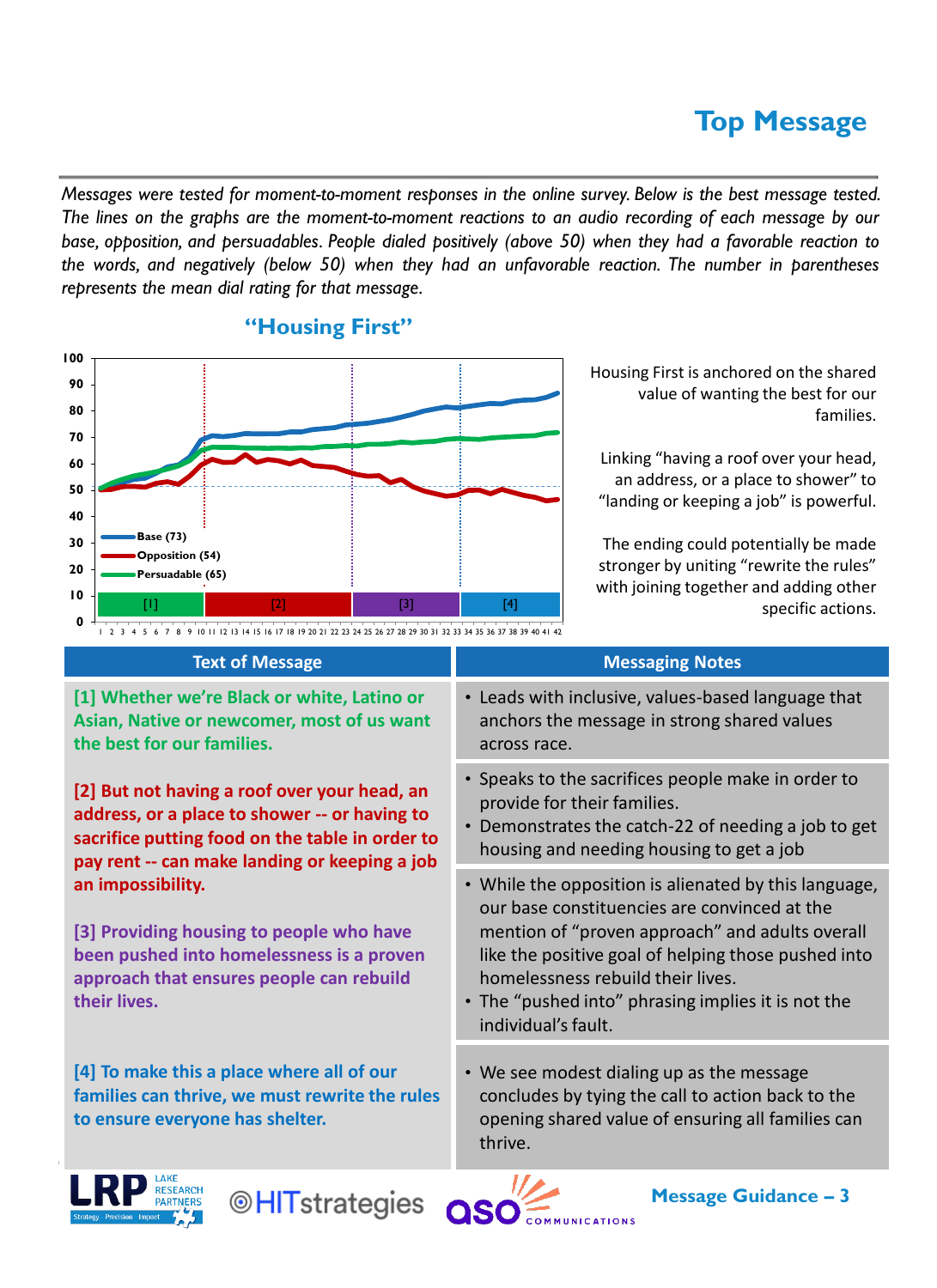## **2 ndTop Message**



race and income level by expressing what most of us want: to provide for our families, have a roof over our heads, and pursue our dreams.

Using the phrases "joining together across our differences," "we can enact proven solutions," and "we all have a place to live our lives…no exceptions" brings unity and efficacious action to the message.

This message could be further strengthened by solutions language.

| <b>Text of Message</b>                                                                                                                                                                                                          | <b>Messaging Notes</b>                                                                                                                                                                                |
|---------------------------------------------------------------------------------------------------------------------------------------------------------------------------------------------------------------------------------|-------------------------------------------------------------------------------------------------------------------------------------------------------------------------------------------------------|
| [1] No matter what we look like or what's in<br>our wallets, most of us want to provide for<br>our families, have a roof over our heads, and<br>pursue our dreams.                                                              | • Leads with values-based language across race.                                                                                                                                                       |
| [2] But today, certain politicians are trying to<br>divide us based on our race or our<br>neighborhood,                                                                                                                         | • Calls out dog whistling by certain politicians,<br>alienating our opposition and making it clear who<br>the bad actors are, while activating our base and<br>persuadables.                          |
| [3] so we'll look the other way when their<br>corporate developer donors rig the rules to<br>hoard ever more profits for themselves<br>while making it impossible for many of us to                                             | • Gives a clear and compelling origin story for the<br>problem and shows that it is human-made -- and<br>thus we as humans can solve it.                                                              |
| afford a place to live.<br>[4] By joining together across our<br>differences, we can enact proven solutions<br>and fund programs that ensure we all have a<br>place to live our lives and raise our families,<br>no exceptions. | • Ending on a call to action anchored in "joining<br>together" which unites and galvanizes people into<br>believing they can enact the proven solutions<br>needed to ensure all have a place to live. |
| $\blacksquare$                                                                                                                                                                                                                  | ,,                                                                                                                                                                                                    |





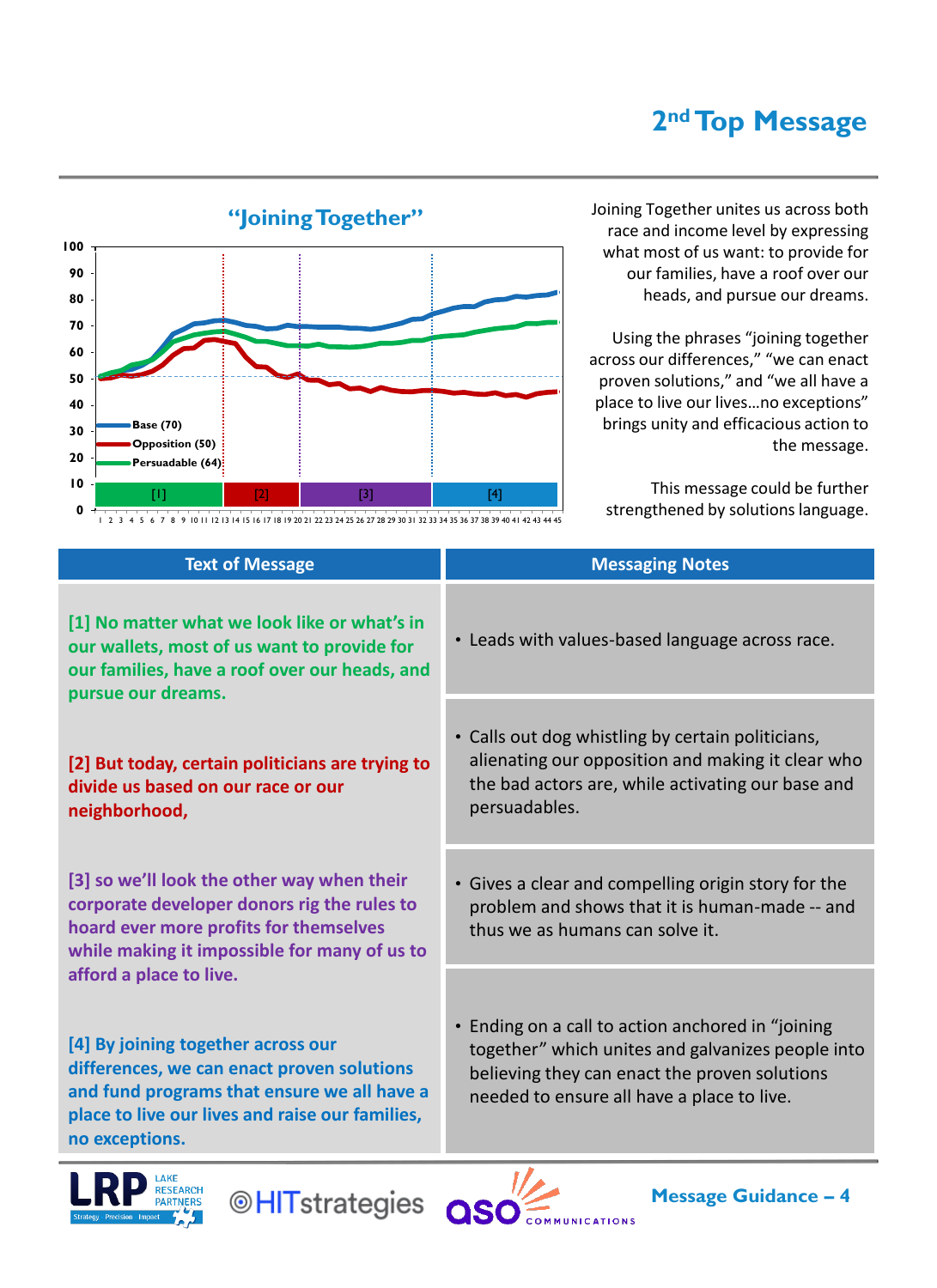

Proven Solutions taps into the desire to provide for our families so that any hardship won't mean homelessness.

> People are comfortable blaming politicians for not doing enough.

People positively respond to a closing that ends with a vision of what we can achieve when we work together.

| <b>Text of Message</b>                                                                                                                                                                                                                                                                                 | <b>Messaging Notes</b>                                                                                                                                                                                                                                                                                               |
|--------------------------------------------------------------------------------------------------------------------------------------------------------------------------------------------------------------------------------------------------------------------------------------------------------|----------------------------------------------------------------------------------------------------------------------------------------------------------------------------------------------------------------------------------------------------------------------------------------------------------------------|
| [1] Whatever our color, background or zip<br>code, most of us want to provide for our<br>families and know that hardship won't<br>mean homelessness.                                                                                                                                                   | • Begins with a core value. It helps to use "us" and<br>"our" to make this personal for the audience.<br>• Position the desire to provide for our families as<br>universal - whatever our color, background, or zip<br>code. Explicit mention of race works.                                                         |
| [2] But today, certain politicians point the<br>finger at people struggling to make ends<br>meet or divide us by race and by place while<br>corporations profit off this pandemic even<br>as millions lose our loved ones and<br>livelihoods, and families get evicted and<br>forced onto the streets. | • Explains how the certain politicians try to divide<br>us by race and by place $-$ core element of the<br>Race Class Narrative approach.<br>• It provides an origin story for the problem and<br>inoculates against opposition dog whistles.<br>• Refers to corporate profits which taps into<br>economic populism. |
| [3] When we join together, we can demand<br>the wealthiest few pay their fair share so<br>that homelessness is a choice we don't need                                                                                                                                                                  | • Acknowledges what we can do when we join<br>together and demand the wealthiest few pay<br>their fair share.<br>• Populism is especially strong with the base.                                                                                                                                                      |
| to keep making.<br>[4] Together, we can demand proven<br>solutions that ensure every family has a<br>place to call home.                                                                                                                                                                               | • Ends with a positive vision of what we can<br>achieve together and a clear call to action.<br>• Refers to proven solutions which helps with<br>efficacy.                                                                                                                                                           |